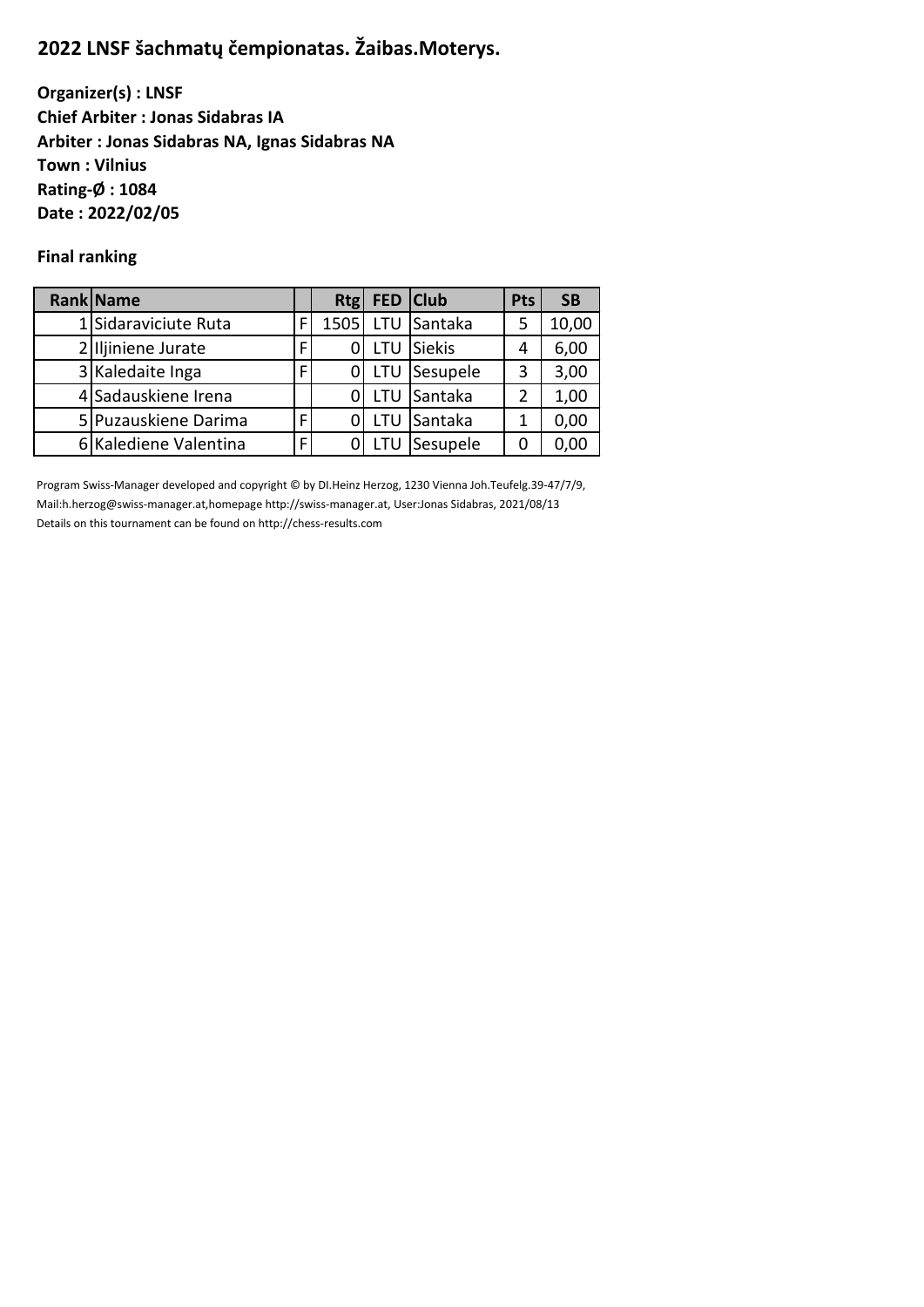## **[From the Tournament-Database of Chess-Results http://chess-results.com](http://chess-results.com/)**

## **2022 LNSF šachmatų čempionatas. Greitieji**

Last update 04.02.2022 16:47:03

#### **Final Ranking after 7 Rounds**

| Rk.            |    | <b>SNo   Name</b>       | <b>FED</b> |      | Rtg Club/City    | Pts. | TB1  | TB <sub>2</sub> | TB <sub>3</sub> |
|----------------|----|-------------------------|------------|------|------------------|------|------|-----------------|-----------------|
| 1              | 1  | Klimavicius Romualdas   | LTU        | 2072 | Vilnis           | 6,5  | 26   | 29              | 26,5            |
| $\overline{2}$ | 2  | Arulis Algimantas       | LTU        |      | 1754 Siekis      | 5    | 27,5 | 27,5            | 19              |
| 3              | 4  | Pocius Algirdas         | LTU        |      | 1645 Entuziastas | 5    | 24   | 24              | 12,5            |
| 4              | 7  | <b>Guk Vladimir</b>     | LTU        |      | 1460 Santaka     | 4,5  | 23,5 | 24,5            | 11,25           |
| 5              | 6  | <b>Antuzis Domantas</b> | LTU        |      | 1482 Zuvedra     | 4,5  | 21,5 | 21,5            | 8,25            |
| 6              | 3  | Surkus Vaidotas         | LTU        |      | 1652 Entuziastas | 3,5  | 27,5 | 30,5            | 12,25           |
| 7              | 5  | Poskus Edvardas         | LTU        |      | 1560 Entuziastas | 3,5  | 26,5 | 27,5            | 10,25           |
| 8              | 8  | Iljiniene Jurate        | LTU        | 0    | <b>Siekis</b>    | 3,5  | 22   | 22              | 6,5             |
| 9              | 9  | Kaledaite Inga          | LTU        | 0    | Sesupele         | 3    | 21   | 21              | 3               |
| 10             | 11 | Puzauskiene Darima      | LTU        | 0    | Santaka          | 2    | 21,5 | 21,5            | $\mathbf{1}$    |
| 11             | 12 | Sadauskiene Irena       | LTU        | 0    | Santaka          | 1    | 21   | 21              | 0               |
| 12             | 10 | Kalediene Valentina     | LTU        | 0    | Sesupele         | 0    | 23   | 24              | 0               |

## **Annotation**

Tie Break1: Buchholz Tie-Breaks (variabel with parameter) Tie Break2: Buchholz Tie-Breaks (variabel with parameter) Tie Break3: Sonneborn-Berger-Tie-Break variable

**[You find all details to this tournament under http://chess-results.com/tnr608479.aspx?lan=1](http://chess-results.com/tnr608479.aspx?lan=1) [Chess-Tournament-Results-Server: Chess-Results](http://chess-results.com/)**